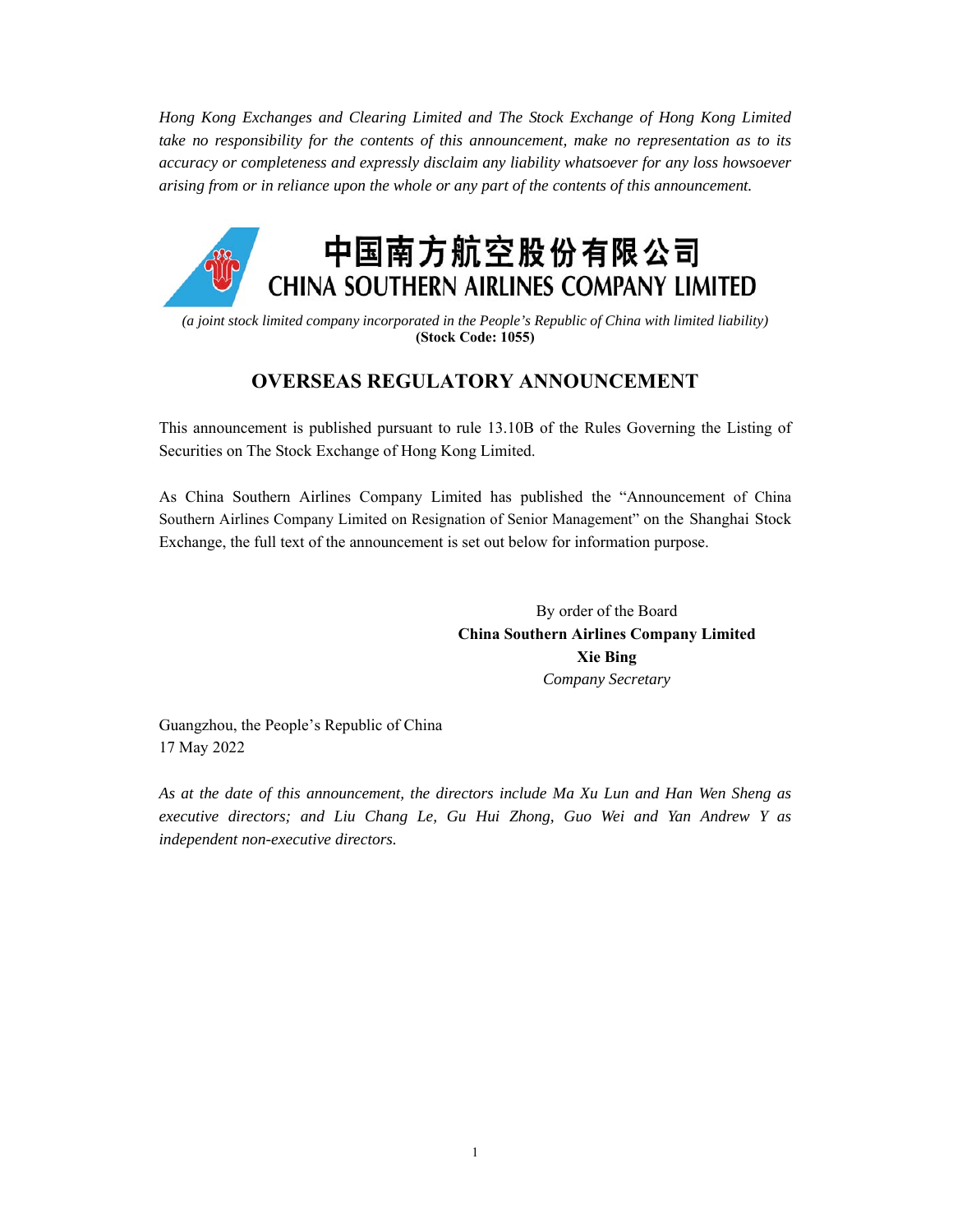## **ANNOUNCEMENT OF CHINA SOUTHERN AIRLINES COMPANY LIMITED ON RESIGNATION OF SENIOR MANAGEMENT**

The board (the "**Board**") of directors (the "**Directors**") of the Company and all of its members confirm that the contents of this announcement do not contain any misrepresentations, misleading statements or material omission, and jointly and severally accept full responsibilities for the truthfulness, accuracy and completeness of the information contained in this announcement.

Pursuant to the provision of Article 178 of the Articles of Association of China Southern Airlines Company Limited (the "**Company**"), the ninth session of the Board has agreed by signing to unanimously pass the following resolutions on 17 May 2022:

Agreed that Mr. Cheng Yong ceased to be the Executive Vice President of the Company due to retirement; Mr. Su Liang ceased to be the Chief Economist of the Company due to retirement.

The number of Directors supposed to be present for consideration was six, of which six attended the consideration in person. The Directors approved the above resolutions unanimously after consideration. The manners and procedures for considering the relevant resolutions were in compliance with the provisions of the Company Law and the Articles of Association of the Company.

Mr. Cheng Yong confirmed that he has no disagreement with the Board and the Company, and there are no other matters in relation to his resignation that need to be brought to the attention of the shareholders of the Company. The Board would like to express its gratitude to Mr. Cheng Yong for his contributions to the development of the Company during his tenure of office of the Executive Vice President of the Company.

Mr. Su Liang confirmed that he has no disagreement with the Board and the Company, and there are no other matters in relation to his resignation that need to be brought to the attention of the shareholders of the Company. The Board would like to express its gratitude to Mr. Su Liang for his contributions to the development of the Company during his tenure of office of the Chief Economist of the Company.

## Opinions of the independent Directors:

The resignation procedures of the above senior management personnel are in compliance with relevant laws, regulations and the Articles of Association of the Company. We hereby agree the above resolutions of the Board.

Independent Directors: Liu Chang Le, Gu Hui Zhong, Guo Wei and Yan Andrew Y

The Board of Directors of China Southern Airlines Company Limited